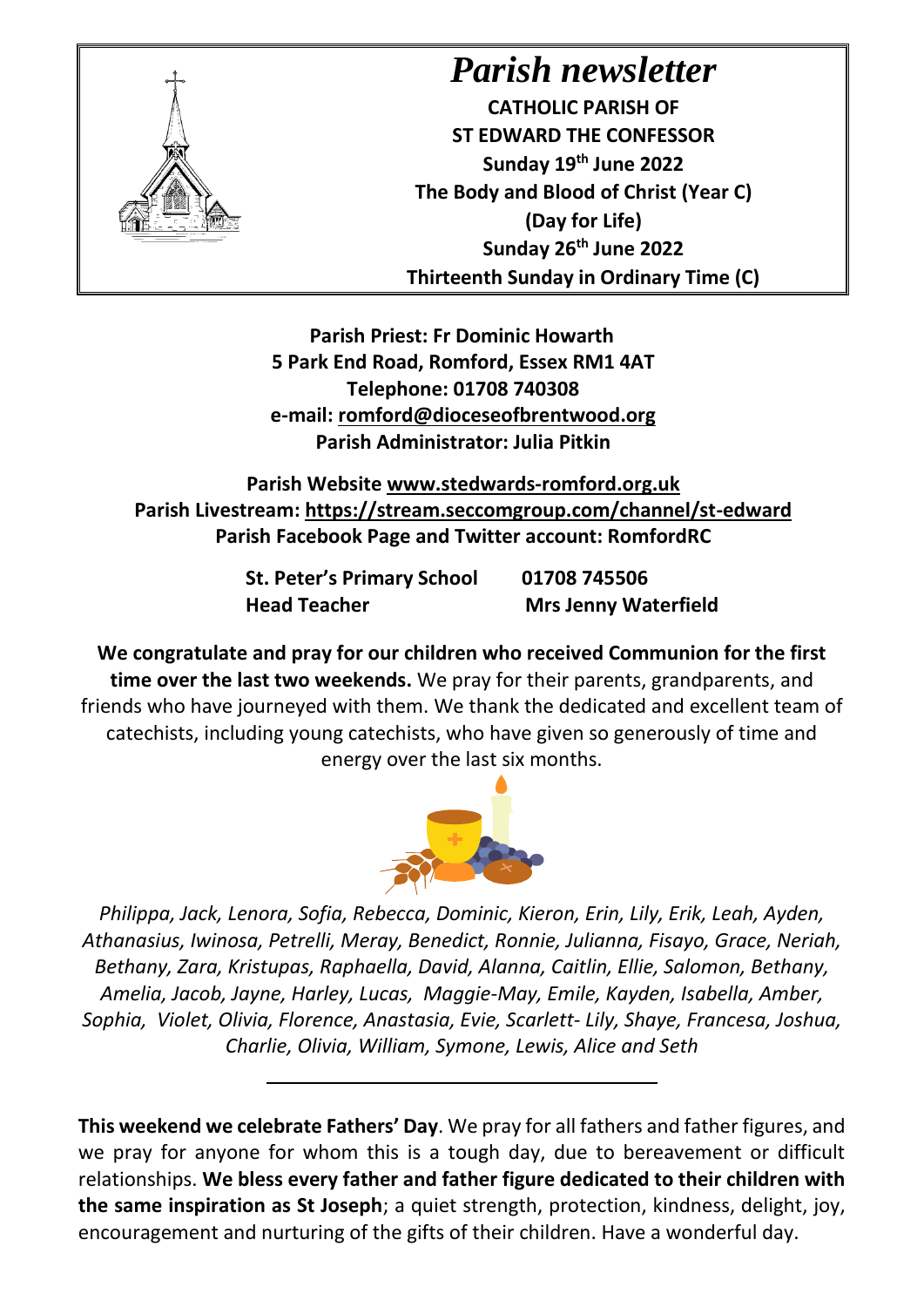## **Rest in Peace**

We pray for the Repose of the Soul of **Brian Marks** who died recently. We pray for his family and friends. His funeral will take place on Thursday 30<sup>th</sup> June at 11.15am. We pray for the Repose of the Soul of **Sandra (Kathleen) Collins** who died recently. We pray for her family and friends. Her funeral will take place at Forest Park Crematorium on Friday 24<sup>th</sup> June at 3.45pm.

| During these two weeks we celebrate: |
|--------------------------------------|
|--------------------------------------|

| Tuesday 21st              | <b>St Aloysius Gonzaga</b>                              |
|---------------------------|---------------------------------------------------------|
|                           | Wednesday 22 <sup>nd</sup> SS John Fisher & Thomas More |
| Thursday 23rd             | <b>Nativity of St John the Baptist</b>                  |
| Friday 24th               | The Most Sacred Heart of Jesus (C)                      |
| Saturday 25 <sup>th</sup> | The Immaculate Heart of Mary                            |
| Tuesday 28 <sup>th</sup>  | <b>St Irenaeus</b>                                      |
| Friday 29th               | <b>SS Peter and Paul</b>                                |
| Sunday 3rd                | <b>Fourteenth Sunday in Ordinary Time (C)</b>           |

| <b>Mass Times and Intentions</b> |  |  |  |  |
|----------------------------------|--|--|--|--|
|----------------------------------|--|--|--|--|

| Saturday 18th             | 6.30pm                                                                                                   | <b>People of the Parish</b>                         |  |
|---------------------------|----------------------------------------------------------------------------------------------------------|-----------------------------------------------------|--|
| Sunday 19th               | 9.30am                                                                                                   | <b>Friends of Margie Davids (Davids)</b>            |  |
|                           | 11.30am                                                                                                  | <b>Maureen Pitt RIP (Reilly)</b>                    |  |
| Wednesday 22nd            | 12.15pm                                                                                                  | Anne & Ivan Higgins RIP (McDaniel)                  |  |
| Thursday 23rd             | 9.00am                                                                                                   | <b>Ints Charles Anthony Suarez (Suarez)</b>         |  |
| Friday 24 <sup>th</sup>   | 9.00am                                                                                                   | <b>People of the Parish</b>                         |  |
| Saturday 25 <sup>th</sup> | 6.30pm                                                                                                   | In Thanksgiving (Martyn)                            |  |
| Sunday 26th               | 9.30am                                                                                                   | Ints of Irene & John Shean                          |  |
|                           |                                                                                                          | (50 <sup>th</sup> Wedding Anniversary) (Fredericks) |  |
|                           | 11.30am                                                                                                  | <b>Frank Cussen RIP (Cussen)</b>                    |  |
| Wednesday 29th            | SS Peter and Paul - Holy day of Obligation<br>9.30am Josefina Manoguid RIP (Suarez) In St Peter's School |                                                     |  |
|                           |                                                                                                          |                                                     |  |
|                           | 12.15pm                                                                                                  | Norman Green RIP (SVP)                              |  |
| Thursday 30th             | 11.15am                                                                                                  | <b>Funeral – Brian Marks RIP</b>                    |  |
| Friday 1st                | 9.00am                                                                                                   | Dec'd Relatives and Friends Kathleen Ryan (F)       |  |
| Saturday 2 <sup>nd</sup>  | 6.30pm                                                                                                   | <b>Tom Murnane RIP (De Napoli)</b>                  |  |
| Sunday 3rd                | 9.30am                                                                                                   | <b>Margaret Murphy RIP (Scullion)</b>               |  |
|                           | 11.30am                                                                                                  | <b>People of the Parish</b>                         |  |

**Please pray for all who are sick** in our hospital, our nursing homes and at home. For those who are anxious, bereaved or struggling in the Faith.

May they experience the healing hands of Jesus. Especially we pray for: *Margaret Alake, Sheila Appleton, Joe Bellotti, Mgr Arthur Barrow, Fr Michael Butler, Mark Dalton, Dyllis Dangerfield, Fr Kieran Dodd, Brenda Flaherty, Pauline Gillooly, Irene Girling, Fr Liam Hayes, Evelyn Hughes, Benjamin Joseph, Paula Lam, Fr Jean-Laurent Marie, Bina McCarthy, Fr John McKeon, Brendan O'Connor, Eileen O'Connor, Jacqueline O'Neill, Shamus Pierce, Terry Raftery, Samantha Rowe, Michael Scullion, Peggy Squires, Maureen Symes, Fr John Taylor, Andrew Todd, Danny Toye, Stephen Toye, Betty Walsh, Vince Willshere and Trudy Wijeyeratnam Our Parish is part of the Brentwood Diocese and Alan Williams is our Bishop.* 

*We are part of the Romford Parishes Partnership within the Havering Deanery. We are twinned with the parish of Regina Pacis, Ladysmith, Diocese of Dundee, South Africa.*

*Diocese of Brentwood Registered Charity No. 234092. Website: [www.dioceseofbrentwood.net](http://www.dioceseofbrentwood.net/)*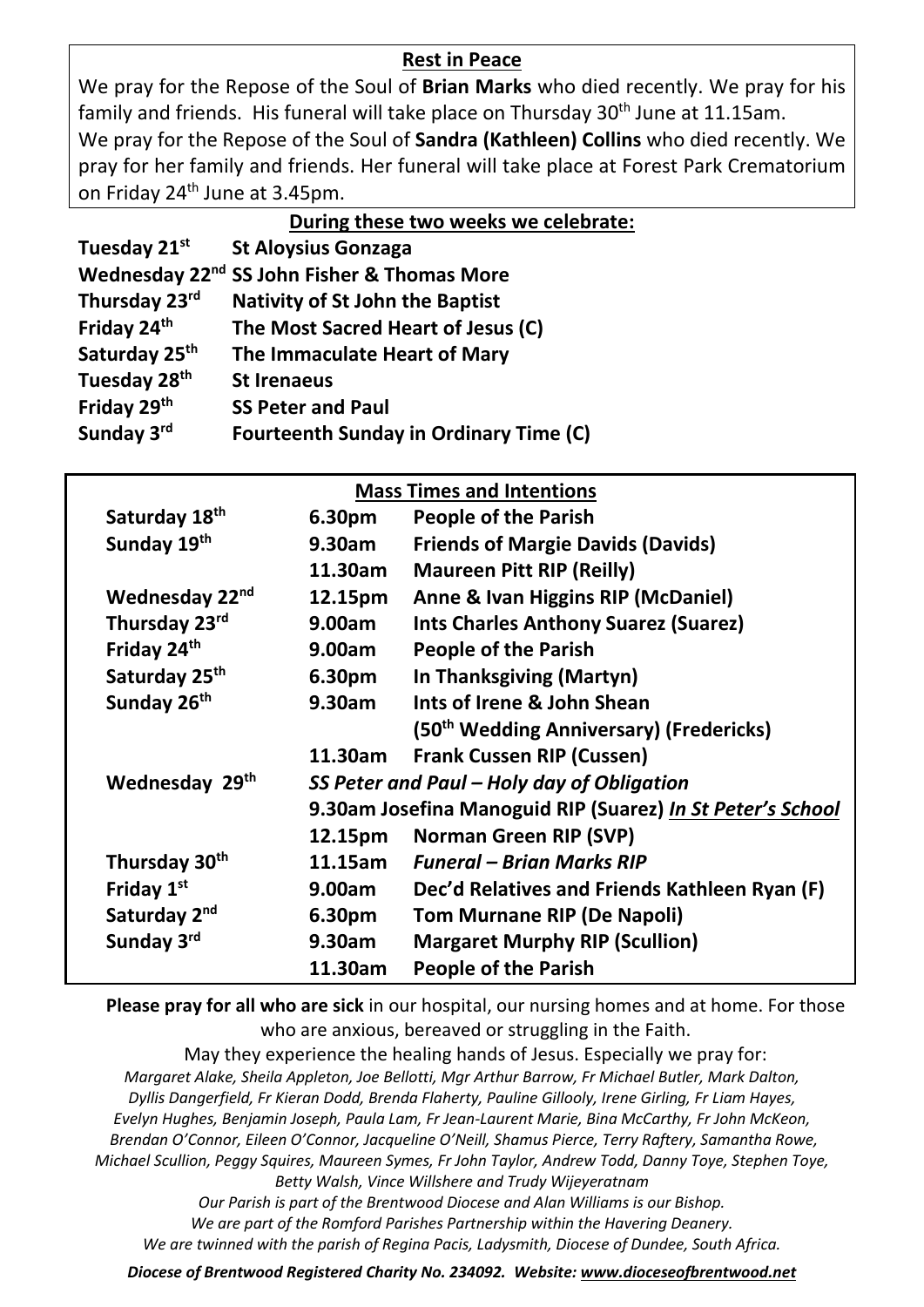**Day for Life.** This Sunday (19<sup>th</sup> June) is the annual "Day for Life" in the Catholic Church in England and Wales. This year it focuses on valuing and caring for the elderly. Our Pope has spoken beautifully about this in recent days; find links to his words, and many more resources and prayers, at<https://www.dayforlife.org/category/resources/>

**Eucharistic Ministers** meeting **THIS Thursday 23rd June, 6.30 – 7.30pm**. **After the many challenges of Covid-19 it will be a great help to gather all our Extraordinary Ministers of Holy Communion** to see how you are, see if any Masses have gaps, and to become more regular about visits to those in the parish who are ill and housebound. There has been wonderful work in the last two years to keep people connected, and many inperson visits; now is the time to get it all on a regular footing.

**Strawberry Teas will take place after the 9.30 and 11.30am Masses next Sunday 26th June** in the hall, garden and car park (weather permitting). Enjoy scrumptious scones topped with jam, cream and strawberries whilst meeting friends old and new. £3.50 pp or £12 for a family of 4. All proceeds will be divided between Great Ormond Street Children's Hospital, the Salvation Army and the SVP. Everyone is welcome.

**Special Marriage Anniversary this year?** The Bishop is celebrating Mass for Marriage and Family Life on Saturday 16th July, 3pm, at the Cathedral. It is invite-only! For an invite please ask Fr Dominic – email [frdominic@dioceseofbrentwood.org](mailto:frdominic@dioceseofbrentwood.org)

**Mrs Barbara Waring** After 23 years of faithful service and commitment to our school Mrs Waring will be leaving St. Peter's. We wish her every continued health and happiness in the future. We will be providing a Book of Special Thanks to which all are invited to email in a message for Mrs Waring via the email address [general@st](mailto:general@st-peters.havering.sch.uk)[peters.havering.sch.uk.](mailto:general@st-peters.havering.sch.uk) We will ensure that all messages are transferred into the book. If parents past and present would like to make a donation towards a retiring gift for Mrs Waring please put it in an envelope for the attention of Mrs Williams or via this gift round link by 14th July. <https://www.giftround.co.uk/page/629c9952bf172>

**St Peter's Summer Fayre** takes place on Saturday 25th June 11am-3pm and it would be great to see you there, helping to support our school. Donations will be very gratefully received, especially any plants we could sell on the day. Home made cakes would also be very welcome. Please contact Annette Grimes on 07738 289035 or Annette Bacon on 07961 154851 or by email at [stpeterssft@gmail.com](mailto:stpeterssft@gmail.com) for more information. Thank you for your support. Everyone is very welcome. Grand Draw Tickets will be on sale after all Masses on the weekend 18th/19th June.

**Vacancy at St. Peter's Catholic Primary School** Cleaner Required July 2022 or as soon as possible 52 Weeks Per Year 2 hours per day Monday- Friday 3-5pm. Salary £12.67- £13 Per Hour including holiday pay. Job Description and application form available at the school office 01708 745506. Closing Date Noon Friday 24 June

**Summer Lourdes Pilgrimage**, 24th – 29th July. Places still available: more details from Cathy O'Connor. 01206 735623, or book online: [www.tangney-tours.com/brentwood](http://www.tangney-tours.com/brentwood)